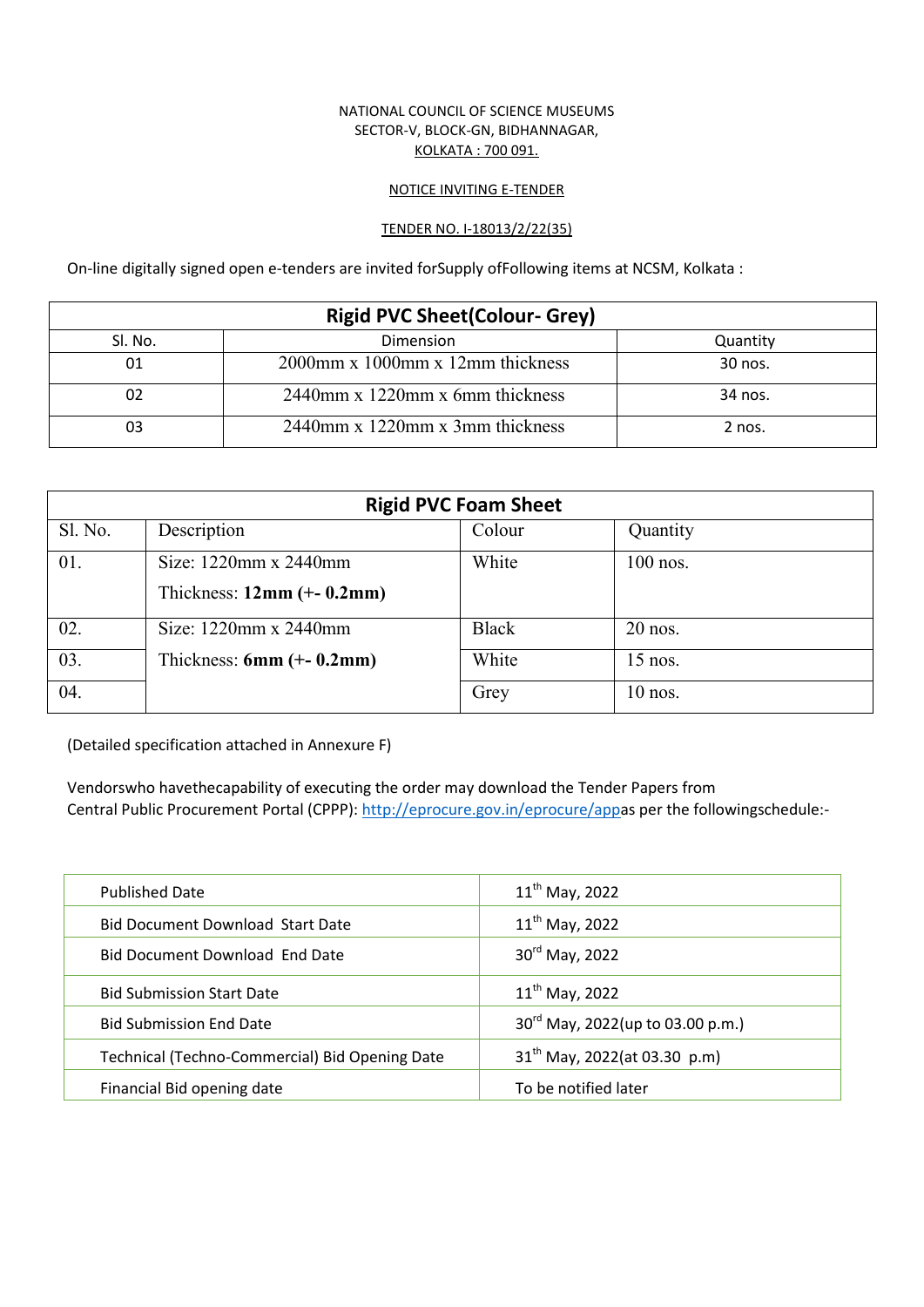The on line bid both Technical (Techno-Commercial) Bid and Financial bid duly furnished in Cover –I and Cover-II respectively should be uploaded by the due date and time as per the above schedule. The responsibility to ensure this lies with the Bidder. Off-line tenders shall not be accepted and no request in this regard will be entertained whatsoever.Online Technical (Techno-Commercial) Bid will be opened at the first instance in this office on 31<sup>th</sup> May,2022 at 3.30 p.m. for technical evaluation as well as selection of techno-commercially acceptable offers and at the second stage, the Financial Bids of only the selected and techno-commercially acceptable offers will be **opened on a date to be notified later.** Decision of the Council regarding selection of eligible and qualified vendors/firms and or equipment in particular for opening the Financial Bid shall be final and binding on the bidders. Bidders may be present during opening of tenders.

NCSM reserves the right to accept or reject any or all tenders in full or part without assigning any reason Whatsoever and split the order. NCSM shall also not be bound to accept merely the lowest tender but the technical suitability, Capability and superiority of the equipment/system as well as after sales service including infrastructure to Render such service etc. shall be of prime consideration for selection of the equipment.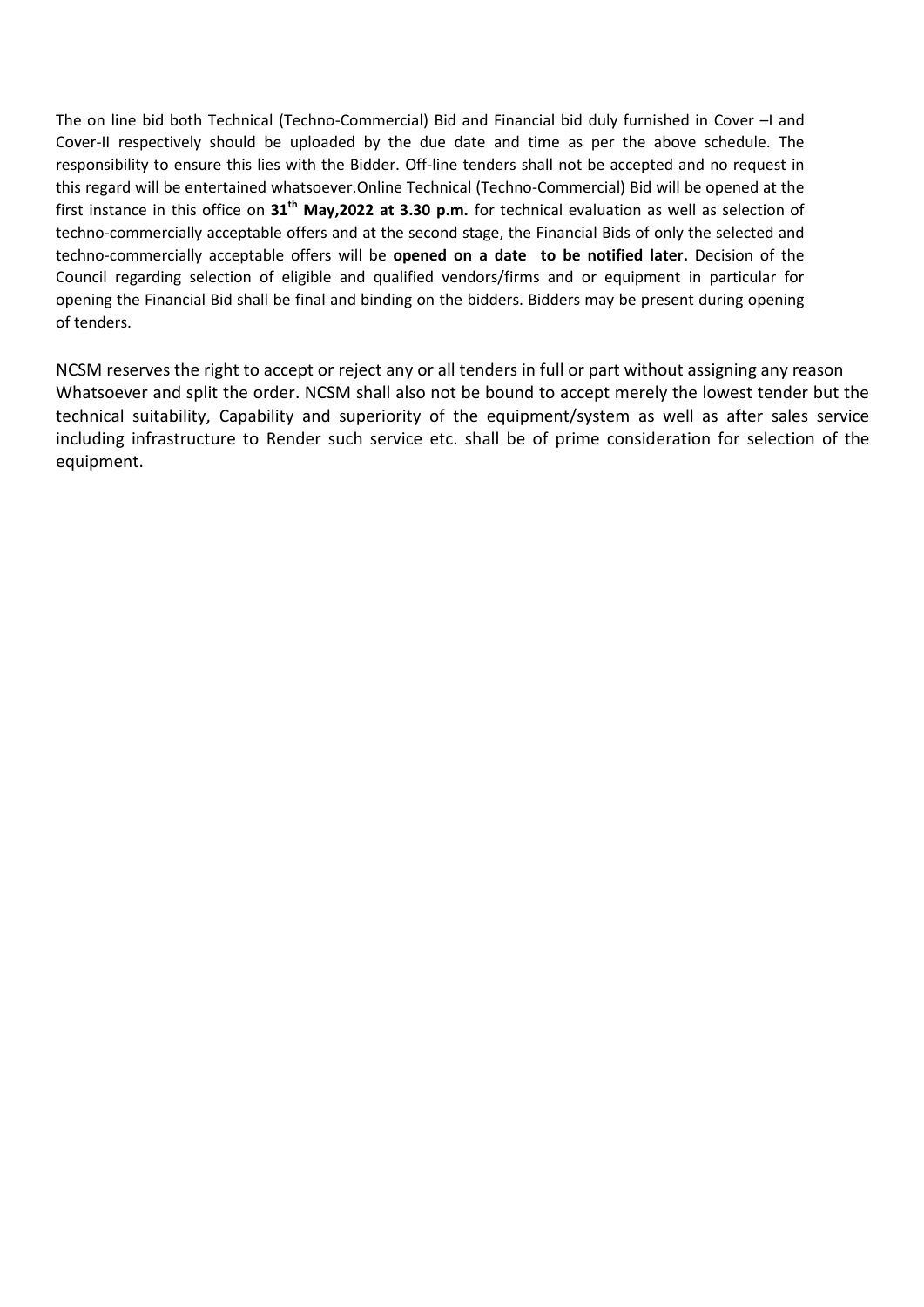## **General Information and Instructions**

- **1.** The instruction given herein will be strictly binding on the tenderers and deviation, if any will make the tender or tenders liable to be considered invalid. Tenders incorporating additional conditions by the tenderer are liable for rejection.
- **2.** Bids shall be submitted online only at CPPP website: https://eprocure.gov.in/eprocure/app Manual bids shall not be accepted.
- **3.** The instruction given in **"Annexure-A" for "Instruction for Online Bid Submission"** should be strictly followed during submission of the Bid.
- **4.** Bid documents may be scanned with 100 dpi with black and white option which helps in reducing size of the scanned document.
- **5. Validity of Bids**: The Bids should remain valid for 180 days from the date of financial bid opening.
- **6. Rejection of Bids:** Canvassing by the Bidder in any form, unsolicited letter and post-tender correction may invoke summary rejection. Conditional tenders will be rejected. Non-compliance of applicable General Information and Instruction will disqualify the Bid.

**7.** The tenderers should have Digital Signature Certificate (DSC) for filling up the Bids. The person signing the Tender documents should be authorized for submitting the on line e-tender.

- **8.** The tenderers shall fill up the Prescribed Format for submission of **Technical (Techno- commercial) Bid as per "Annexure-D"** format duly signed by the authorized signatory. The person signing the tender document should be authorised for submitting the online e-tender.
- **9.** The Financial Bid shall be filled in and signed by the authorized signatory online as per Proforma **"Annexure- "E"** available at Central Public Procurement Portal e-tender system website http://eprocure.gov.in/eprocure/app. Off line Financial Bid shall not be accepted.
- **10.** Tender must be submitted/uploaded in two separate covers marked Cover-I (Technical Bid) and cover-II(Financial Bid/BOQ). The contents of Cover-I and Cover-II shall be as follows: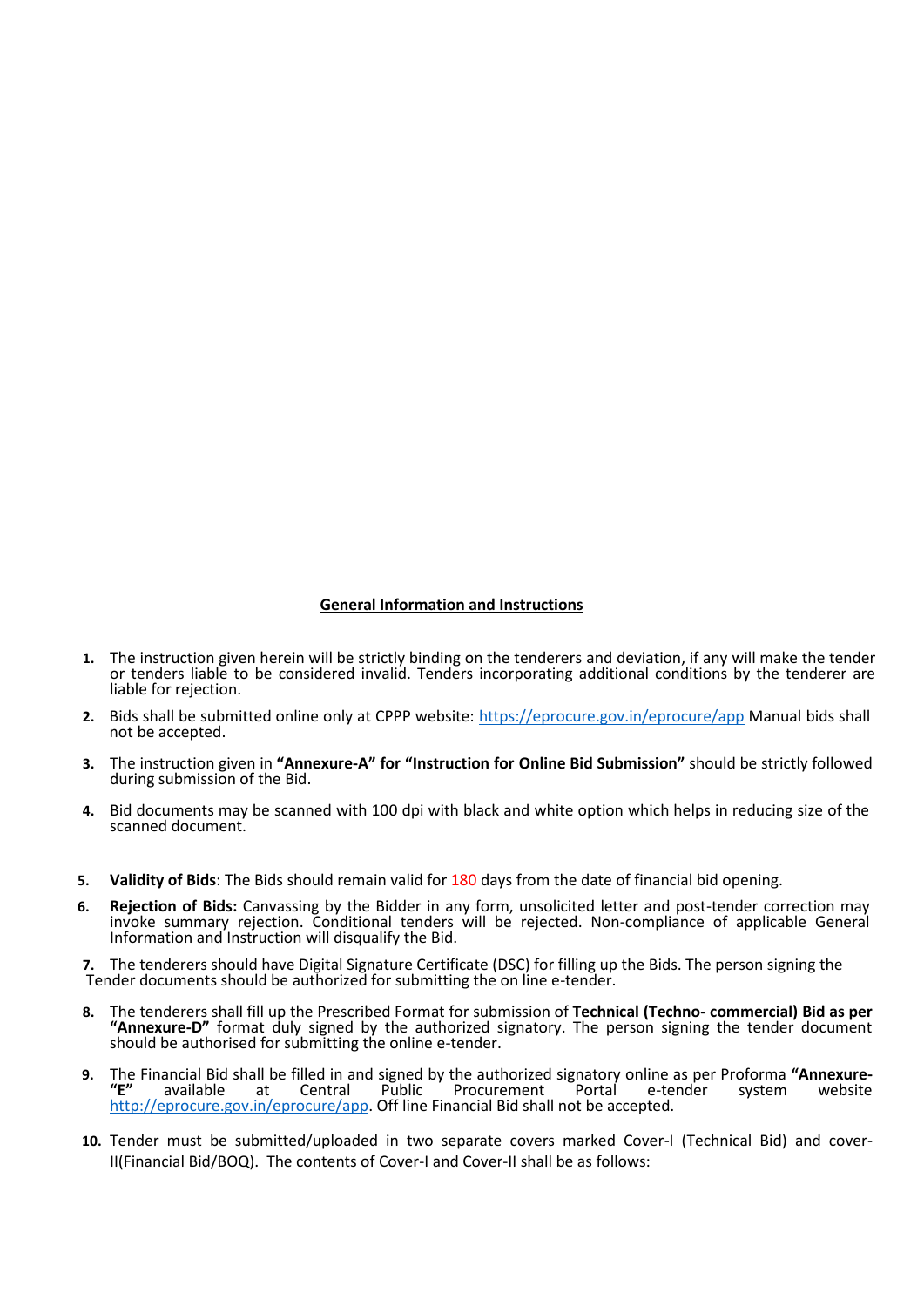## **Cover-I**

- i) Technical (Techno-commercial) Bid as per "**Annexure - D"** format duly filled in and signed by the authorized signatory with official stamp.
- ii) Scanned Copy of the current and valid Trade License and Dealership Certificate, as applicable, duly self attestedwith official stamp.
- iii) Scanned Copy of the current and valid GST Registration Certificate indicating GST number & PAN Card dulyself attestedwith official stamp.
- iv)The '**UNDERTAKING'**of the bidder (as detailed in **Annexure-C**)duly signedby the authorized signatorywith official stamp.
- v) The '**Technical Specification,** as detailed in **Annexure-F** (as a token of acceptanceFordeliveryof materials in accordance to the Council's Specification) duly self-attested withofficial Stamp.

vi) Scanned Copy of **General Terms & Conditions** as detailed in **Annexure-B** duly self-attestedwith official stampas a token of acceptance of the Terms & Conditions.

In case the bidder fails to submit any of the documents as stated above, the other part of their tender i.e. 'Cover- II' shall not be considered for further download and shall be rejected straightway without any further reference. The Technical Bids and other documents i.e. 'Cover- I' will be downloaded and evaluated at the first stage to select the techno-commercially capable and competent bidders. At the second stage, Financial/Price Bids i.e. 'Cover - II' of only the techno-commercially acceptable offers will be downloaded and evaluated for further ranking before awarding the contract. After opening of 'Cover – I', if all the bids are found techno-commercially unacceptable, the Financial (Price Bid) Bids i.e. 'Cover - II' submitted by the bidders against this Tender shall not be opened/downloaded for obvious reasons.

## Cover-2

The Financial Bid (as per Annexure-E format) i.e. Schedule of Price Bid in the form of attached BoQ Proforma duly filled in and digitally signed.

The authorities of National Council of Science Museums, who does not bind themselves to accept the lowest tender, reserves the right to reject or accept any or all tenders wholly or partially without assigning and reason whatsoever.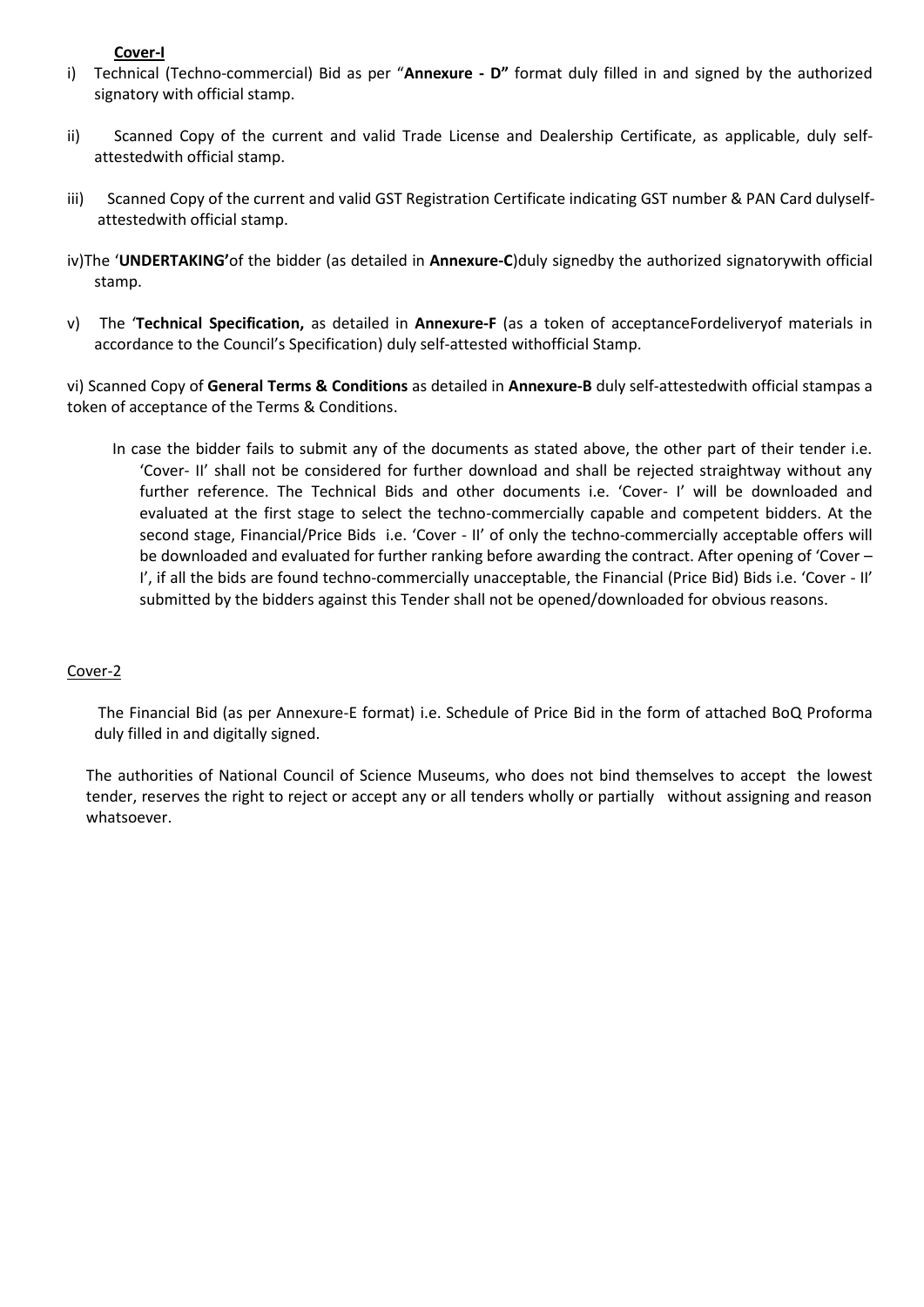## **NATIONAL COUNCIL OF SCIENCE MUSEUMS SECTOR-V, BLOCK-GN, BIDHANNAGAR, KOLKATA – 700 091.**

#### **TENDER NO. I-18013/2/22(35)**

#### **Instructions for Online Bid Submission**

- 1. The bidders are required to submit soft copies of their bids electronically on the CPP Portal, using valid Digital Signature Certificates. The instructions given below are meant to assist the bidders in registering on the CPP Portal, prepare their bids in accordance with the requirements and submitting their bids online on the CPP Portal.
- 2. More information useful for submitting online bids on the CPP Portal may be obtained at https://eprocure.gov.in/eprocure/app

#### **REGISTRATION**

- 1) Bidders are required to enrol on the e-Procurement module of the Central Public Procurement Portal (URL: https://eprocure.gov.in/eprocure/app ) by clicking on the link "**Online bidder Enrolment**" on the CPP Portal which is free of charge.
- 2) As part of the enrolment process, the bidders will be required to choose a unique username and assign a password for their accounts.
- 3) Bidders are advised to register their valid email address and mobile numbers as part of the registration process. These would be used for any communication from the CPP Portal.
- 4) Upon enrolment, the bidders will be required to register their valid Digital Signature Certificate (Class II or Class III Certificates with signing key usage) issued by any Certifying Authority recognized by CCA India (e.g. Sify / nCode / eMudhra etc.), with their profile.
- 5) Only one valid DSC should be registered by a bidder. Please note that the bidders are responsible to ensure that they do not lend their DSC's to others which may lead to misuse.
- 6) Bidder then logs in to the site through the secured log-in by entering their user ID / password and the password of the DSC / e-Token.

## **SEARCHING FOR TENDER DOCUMENTS**

- 1) There are various search options built in the CPP Portal, to facilitate bidders to search active tenders by several parameters. These parameters could include Tender ID, Organization Name, Location, Date, Value, etc. There is also an option of advanced search for tenders, wherein the bidders may combine a number of search parameters such as Organization Name, Form of Contract, Location, Date, Other keywords etc. to search for a tender published on the CPP Portal.
- 2) Once the bidders have selected the tenders they are interested in, they may download the required documents / tender schedules. These tenders can be moved to the respective 'My Tenders' folder. This would enable the CPP Portal to intimate the bidders through SMS / e-mail in case there is any corrigendum issued to the tender document.
- 3) The bidder should make a note of the unique Tender ID assigned to each tender, in case they want to obtain any clarification / help from the Helpdesk.

#### **PREPARATION OF BIDS**

1) Bidder should take into account any corrigendum published on the tender document before submitting their bids.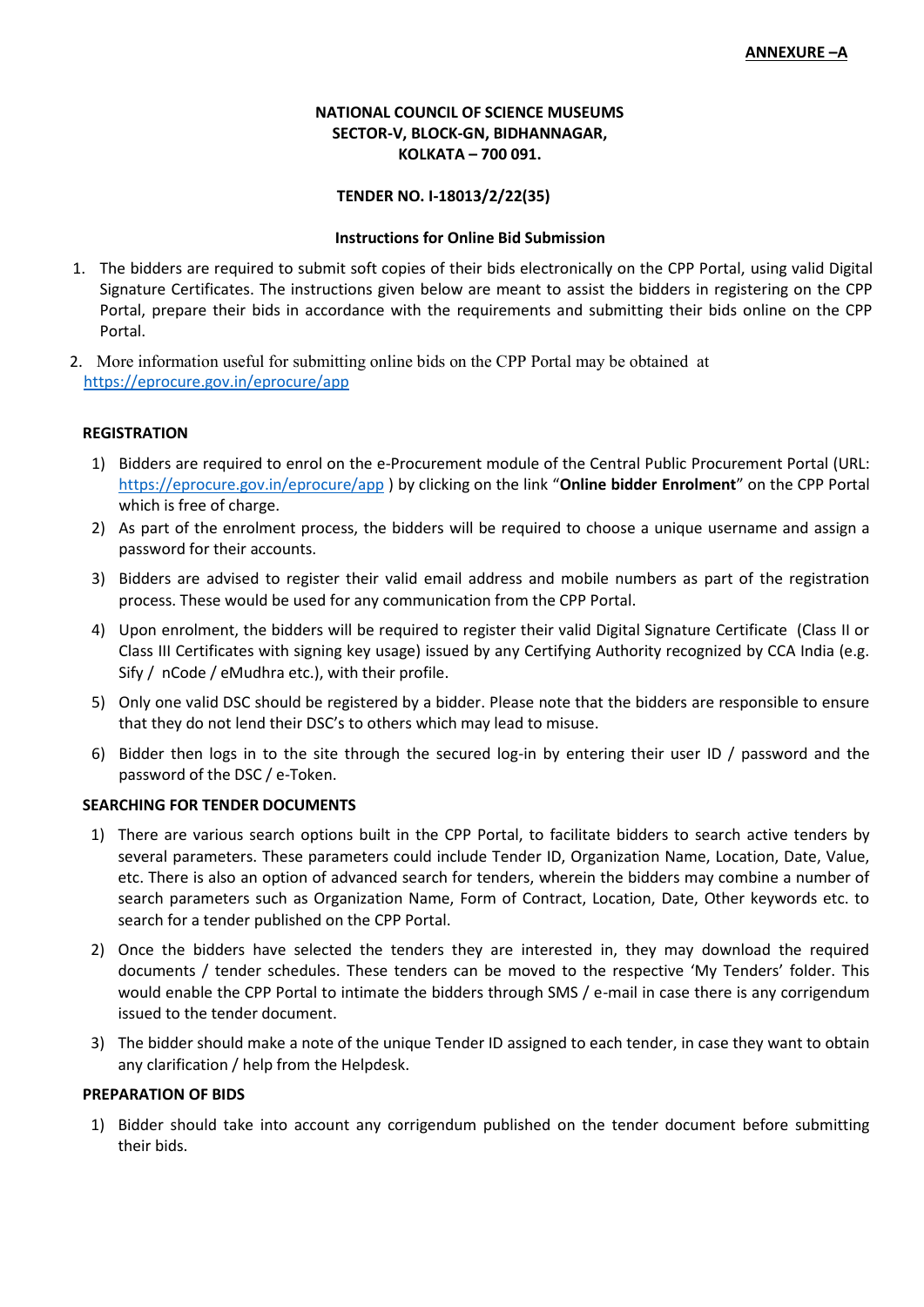- 2) Please go through the tender advertisement and the tender document carefully to understand the documents required to be submitted as part of the bid. Please note the number of covers in which the bid documents have to be submitted, the number of documents including the names and content of each of the document that need to be submitted. Any deviations from these may lead to rejection of the bid.
- 3) Bidder, in advance, should get ready the bid documents to be submitted as indicated in the tender document / schedule and generally, they can be in PDF / XLS / RAR / DWF/JPG formats. Bid documents may be scanned with 100 dpi with black and white option which helps in reducing size of the scanned document.
- 4) To avoid the time and effort required in uploading the same set of standard documents which are required to be submitted as a part of every bid, a provision of uploading such standard documents (e.g. PAN card copy, annual reports, auditor certificates etc.) has been provided to the bidders. Bidders can use "My Space" or ''Other Important Documents'' area available to them to upload such documents. These documents may be directly submitted from the "My Space" area while submitting a bid, and need not be uploaded again and again. This will lead to a reduction in the time required for bid submission process.

## **SUBMISSION OF BIDS**

- 1) Bidder should log into the site well in advance for bid submission so that they can upload the bid in time i.e. on or before the bid submission time. Bidder will be responsible for any delay due to other issues.
- 2) The bidder has to digitally sign and upload the required bid documents one by one as indicated in the tender document.
- 3) A standard Price Schedule format (BOQ) has been provided with the tender document to be filled by all the bidders. Bidders are requested to note that they should necessarily submit their financial bids in the format provided and no other format is acceptable. If the price bid has been given as a standard BOQ format with the tender document, then the same is to be downloaded and to be filled by all the bidders. Bidders are required to download the BOQ file, open it and complete the white coloured (unprotected) cells with their respective financial quotes and other details (such as name of the bidder). No other cells should be changed. Once the details have been completed, the bidder should save it and submit it online, without changing the filename. If the BOQ file is found to be modified by the bidder, the bid will be rejected.
- 4) The server time (which is displayed on the bidders' dashboard) will be considered as the standard time for referencing the deadlines for submission of the bids by the bidders, opening of bids etc. The bidders should follow this time during bid submission.
- 5) All the documents being submitted by the bidders would be encrypted using PKI encryption techniques to ensure the secrecy of the data. The data entered cannot be viewed by unauthorized persons until the time of bid opening. The confidentiality of the bids is maintained using the secured Socket Layer 128 bit encryption technology. Data storage encryption of sensitive fields is done. Any bid document that is uploaded to the server is subjected to symmetric encryption using a system generated symmetric key. Further this key is subjected to asymmetric encryption using buyers/bid opener's public keys. Overall, the uploaded tender documents become readable only after the tender opening by the authorized bid openers.
- 6) The uploaded tender documents become readable only after the tender opening by the authorized bid openers.
- 7) Upon the successful and timely submission of bids (i.e. after Clicking "Freeze Bid Submission" in the portal), the portal will give a successful bid submission message & a bid summary will be displayed with the bid no. and the date & time of submission of the bid with all other relevant details.
- 8) The bid summary has to be printed and kept as an acknowledgement of the submission of the bid. This acknowledgement may be used as an entry pass for any bid opening meetings.

## ASSISTANCE TO BIDDERS

1. Any enquiries relating to the tender document and the terms and conditions contained therein should be addressed to the Tender Inviting Authority for a tender or the relevant contact person indicated in the tender.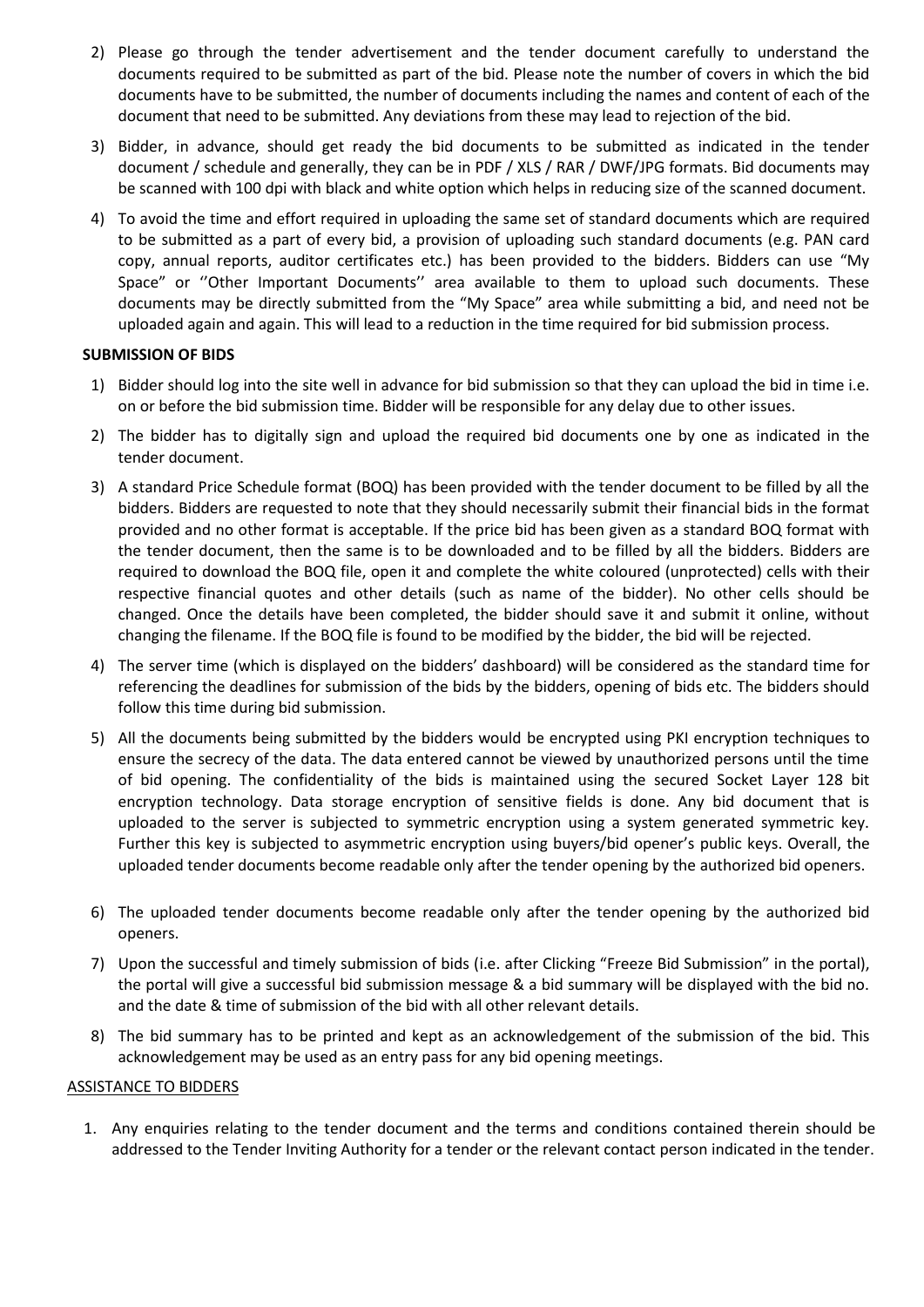2. Any queries relating to the process of online bid submission or queries relating to CPP Portal in general may be directed to the 24x7 CPP Portal helpdesk. The contact number for the helpdesk is 1800 233 7315.

\*\*\*\*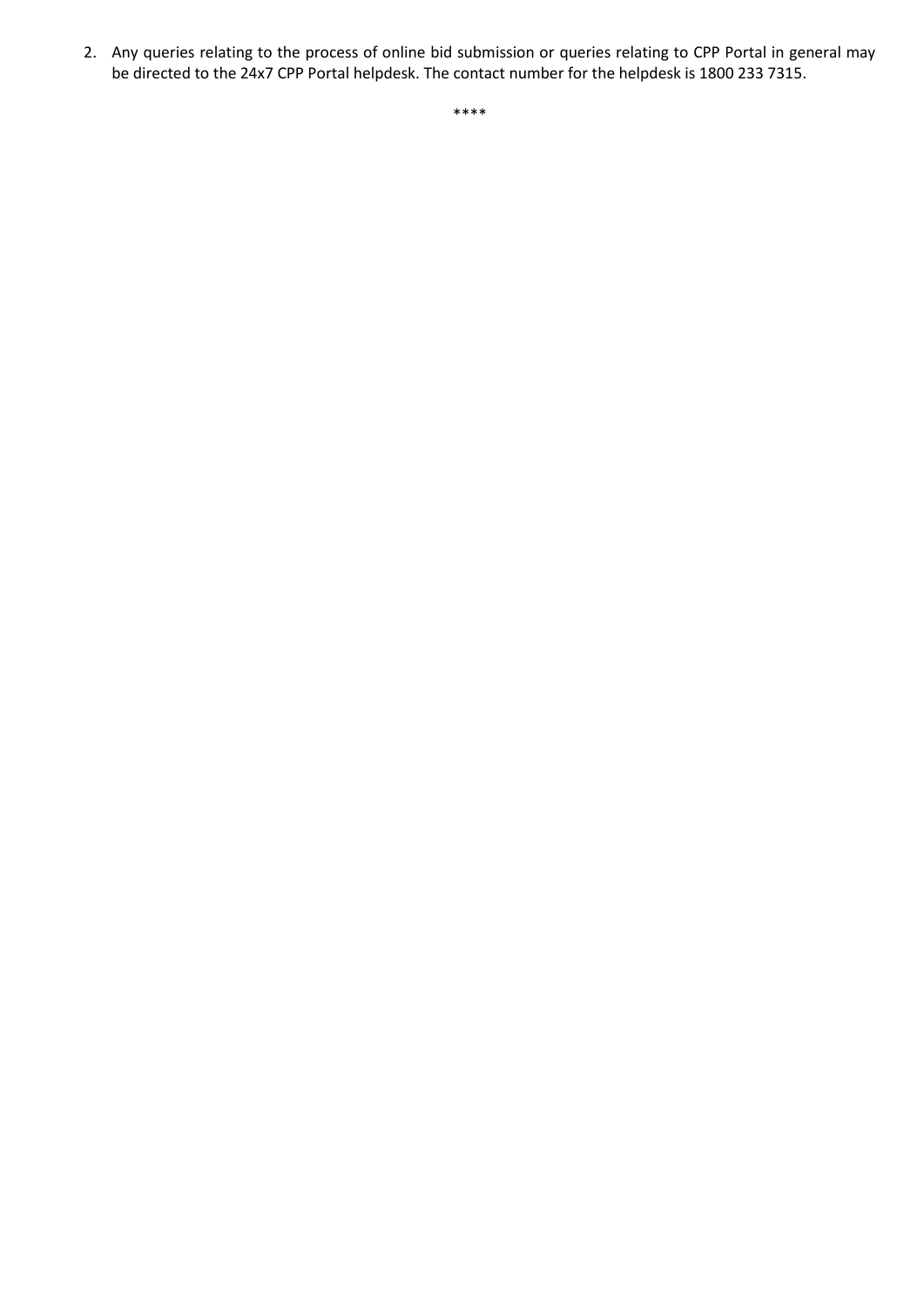## **NATIONAL COUNCIL OF SCIENCE MUSEUMS SECTOR-V, BLOCK-GN, BIDHANNAGAR, KOLKATA: 700 091.**

#### **TENDER NO. I-18013/2/22(35)**

#### **GENERAL TERMS & CONDITIONS (GTC) FOR SUBMISSION OF TENDER FORSUPPLY OF RIGID PVC SHEETS.**

- 01. Bidders should have necessary infrastructure and facilities so as to take up the job of supply of the tendered items strictly as per enclosed specifications and drawings with required financial capability.
- 02. Price:

This is an open tender and bidders may quote their rates for each item separately but order will be placed with overall L1 bidder for all the items taken together for compatibility and rate may be quoted accordingly. The prices and rates indicated/quoted shall be inclusive of cost of materials, supply, loading, transportation, unloading and all incidental charges to deliver the Rigid PVC Foam sheet at NCSM, Kolkata.The rate of GST and any other taxes/levies to be imposed on the rate shall be clearly mentioned. Prices and rate quoted shall be firm and fixed for the entire period of execution of the order and no escalation of rate on any ground whatsoever shall be applicable.

- 03. The successful bidders shall submit the following to this office within 7 (seven) days from the date of placement of work order :
	- i) Duplicate copy of the order duly signed and stamped as a token of acceptance of the order and
- 04. **COMPLETION TIME**: Time is the essence of this tender. The successful bidder shall supply the tendered items as per enclosed specifications, at NCSM, Kolkata strictly within 30 (thirty) **days** from the date of placement of the order. For non-compliance of the terms and non-delivery of the tendered items, complete in all respects within the above stipulated delivery period, the Council shall have the right to cancel the order and the decision in this regard taken by the Council shall be final and binding on the successful bidder.

However, the Council may extend the time of delivery of the ordered items at their discretion on the application of the successful tenderer for such purpose provided that the Council considers the reason for such extension as goods, sufficient and acceptable.

#### **05. Payment terms:-**

**No advance payment shall be made by the Council on any circumstances.** Payment shall be released within 30(thirty) working days from the date of successful completion of the entire work and on receipt of Invoice/Bill(supplies covered under of clause No.04) duly supported by receipted challan subject to satisfactory inspection report of the ordered materials issued by the competent authority of the Council.For this purpose, Bank details shall be provided by the successful bidder in the Invoice.

#### **Warranty:**

Manufacturers' Standard warranty certificate shall be provided along with the bill/invoice. The bidder shall be responsible for all defects of materials including defective workmanship, use of defective materials etc. for the entire warranty period of the manufacturer effective from the date of final acceptance of the ordered materials.

06. If it is noticed that the goods supplied do not conform to the specification of the order, the Council shall have the right to reject the materials in part or full. The supplier shall be liable to replace the rejected materials within the stipulated time. Till the replacement is done, the rejected materials shall be lying at the risk, cost and responsibility of the supplier. If the supplier do not arrange to replace the rejected materials within the stipulated time, the same may be disposed off at the risk of the supplier and in the manner which the Council will deem fit. The Council shall be entitled to retain the proceeds of the disposal either in part or in full towards expenses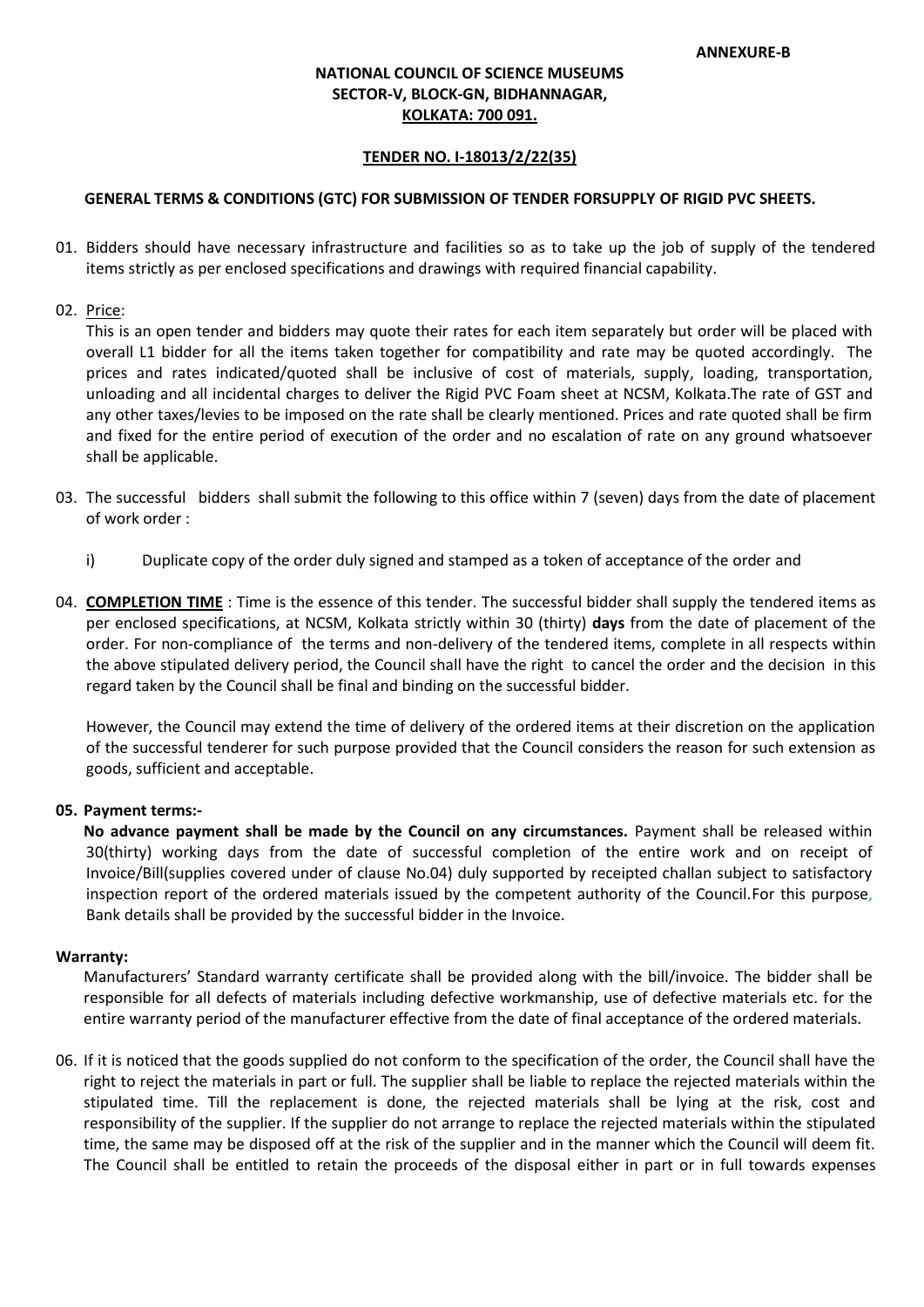incurred on storage, handling and disposal of the materials. The Council shall also be entitled to recover the expenses made by them on account of storage & handling of such rejected goods till the goods are removed from the premises of the Council.

07. **PENALTY CLAUSE:** The time allowed for carrying out the work as detailed in Clause No. 04 shall be strictly observed by the successful tenderer. The work shall, throughout the stipulated period of the order, be proceeded with all diligence (time being deemed to be the essence of the order) and the successful tenderer shall pay to the Council an amount equal to 2% of the amount of the contract value for every week that the work may remain incomplete as per the Completion Time as stipulated in Clause No. 04 subject to maximum compensation of 10% of the contract value after which period, action will be taken by the Council as will deem fit.

The authorities of National Council of Science Museums, who does not bind themselves to accept the lowest tender, reserves the right to reject or accept any or all tenders wholly or partially without assigning and reason whatsoever. NCSM also reserves the right to split the orders if required.

- 08. The quantities specified in the tender may be decreased or increased at the sole discretion of NCSM authorities.
- 09. Validity of Bids: The Bids should remain valid for 180 days from the date of bid opening.
- 10. All disputes and differences between the successful bidder and the Council of any kind except quality of workmanship and materials whatever arising out of or in connection with the order on carrying out the supply (whether during the progress of the work or after their completion and whether before or after the determination, abandonment or breach of the Terms & conditions of the order) shall be referred to the sole arbitration of a person nominated by the Director General, National Council of Science Museums, whose decision in this regard will be final and binding on both the successful bidder and the Council.

The provisions of the Arbitration and Reconciliation Act 1996 or any statutory modification or re-enactment thereof and of the rules made there under for the time being in force shall apply to arbitration's proceedings under this Clause.

\*\*\*\*\*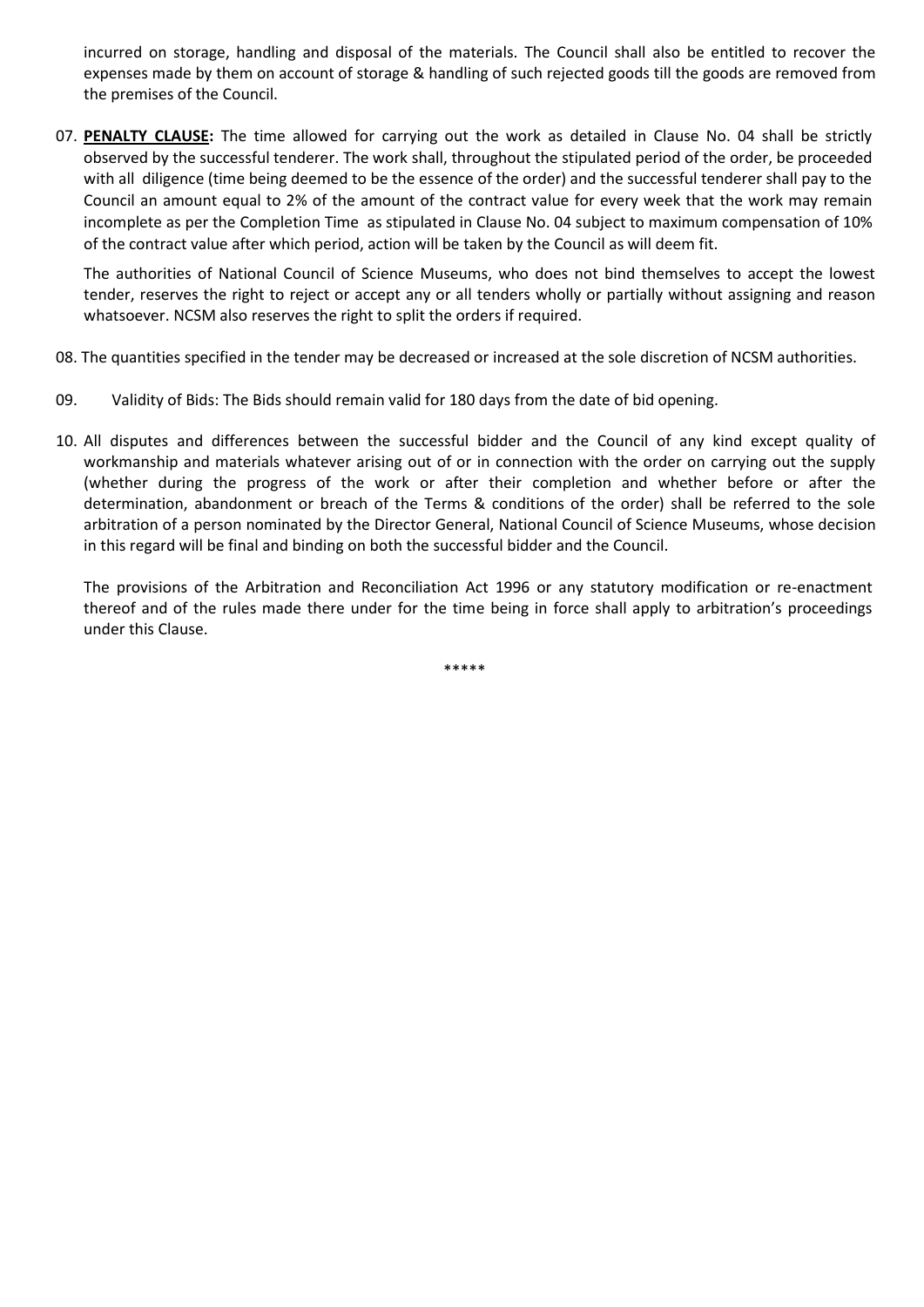**ANNEXURE-C**

# **NATIONAL COUNCIL OF SCIENCE MUSEUMS SECTOR-V, BLOCK-GN, BIDHANNAGAR KOLKATA : 700 091.**

## **TENDER NO. I-18013/2/22(35)**

# **DECLARATION**

We do hereby accept the "General Terms & Conditions" as provided by the National Council of Science Museums along with the Tender documents for Supply of Rigid PVC sheets and Rigid PVC Foam Sheets at NCSM, Kolkata and also under take to carry out the supply strictly as per Technical Specifications of National Council of Science Museums as mentioned in the tender documents, in the event of placement of any order on us. The Council shall be at liberty to Cancel the order in full or part and forfeit our EMD in the event of failure of the above declaration made by us.

Signature of the Bidder / Constituted Attorney.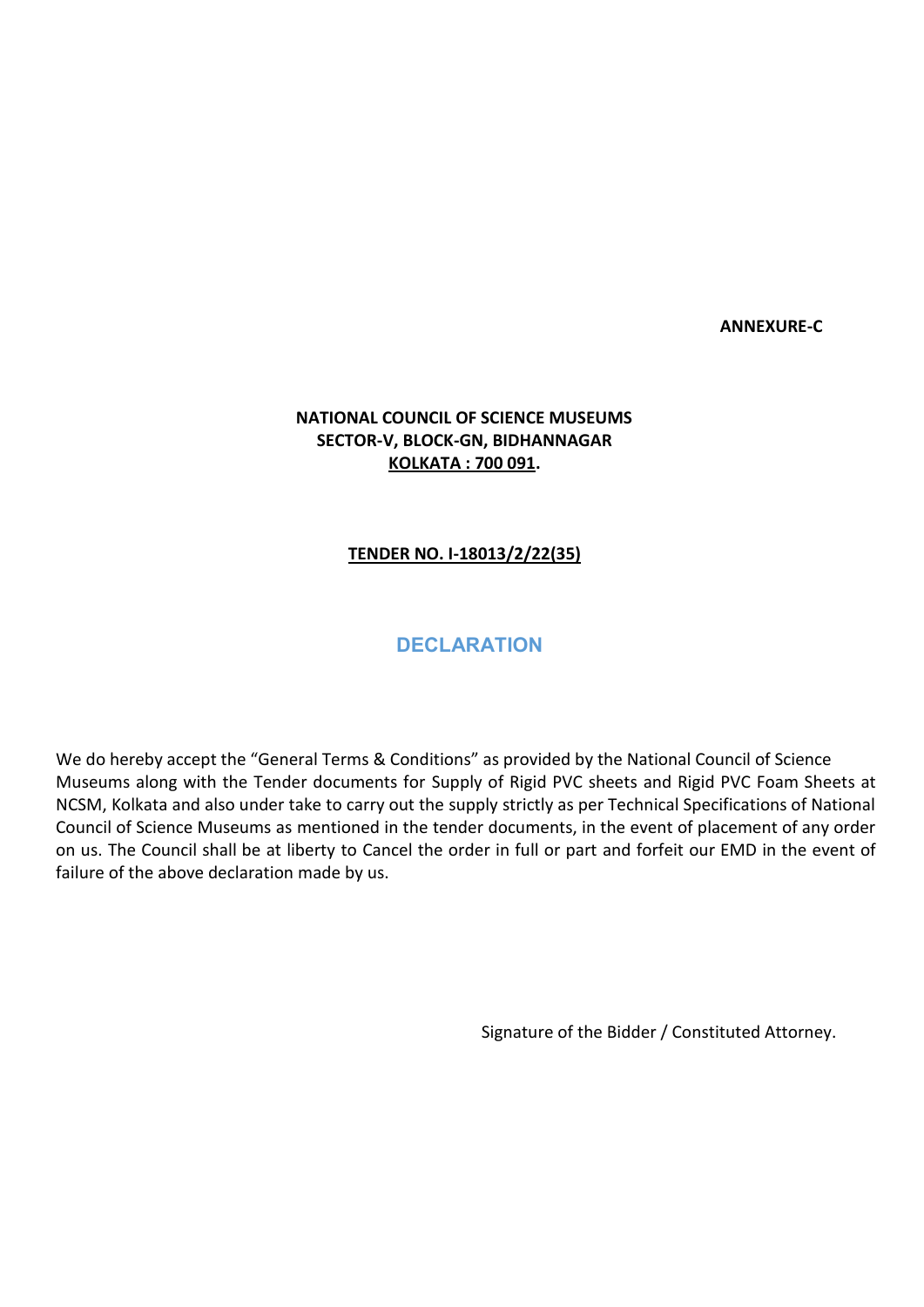## **ANNEXURE-D**

## **NATIONAL COUNCIL OF SCIENCE MUSEUMS SECTOR-V, BLOCK-GN, BIDHANNAGAR, KOLKATA – 700 091.**

## **TENDER NO. I-18013/2/22(35) TECHNICAL (Techno-Commercial) BID**

#### Notes**: ALL PARTICULARS / INFORMATIONS SHOULD BE GIVEN IN THE FOLLOWING FORMAT WITH COMPLETE DETAILS.**

| 01. Name & Address of the Firm/Bidder                                                                                                                                                                                    |                      |
|--------------------------------------------------------------------------------------------------------------------------------------------------------------------------------------------------------------------------|----------------------|
| 02. Telephone Number                                                                                                                                                                                                     | $\ddot{\phantom{a}}$ |
| Office<br>e- mail id<br>Name and mobile number of contact person                                                                                                                                                         | $\ddot{\cdot}$       |
| 03. i) Back ground details of the firm<br>(State whether original manufacturer/direct<br>dealer of the manufacturer).                                                                                                    |                      |
| ii) In case of direct dealers, submit copy of valid<br>Dealership license issued by the manufacturer.                                                                                                                    | $\ddot{\phantom{a}}$ |
| Manpower set up of the firm and qualification<br>04.<br>of professionals.                                                                                                                                                |                      |
| 05.<br>Past experience in such business for last 3 years<br>giving details of established clients especially<br>Government offices. Submit satisfactory<br>certificate issued by such clients and<br>Government offices. | $\ddot{\phantom{a}}$ |
| 06.<br>i) Whether capable to the tendered<br>Supplyof Rigid PVC Foam Sheetat NCSM, Kolkata<br>Strictlyas per enclosedTechnicalspecification.<br>(Please mention 'YES' or 'NO')                                           |                      |
| ii) If it is mentioned 'NO' above, submit<br>Detailed deviation to be made from the<br>Enclosed technical specification.                                                                                                 | ÷                    |

(Extra sheet may be attached, if required).

Contd…….Page/2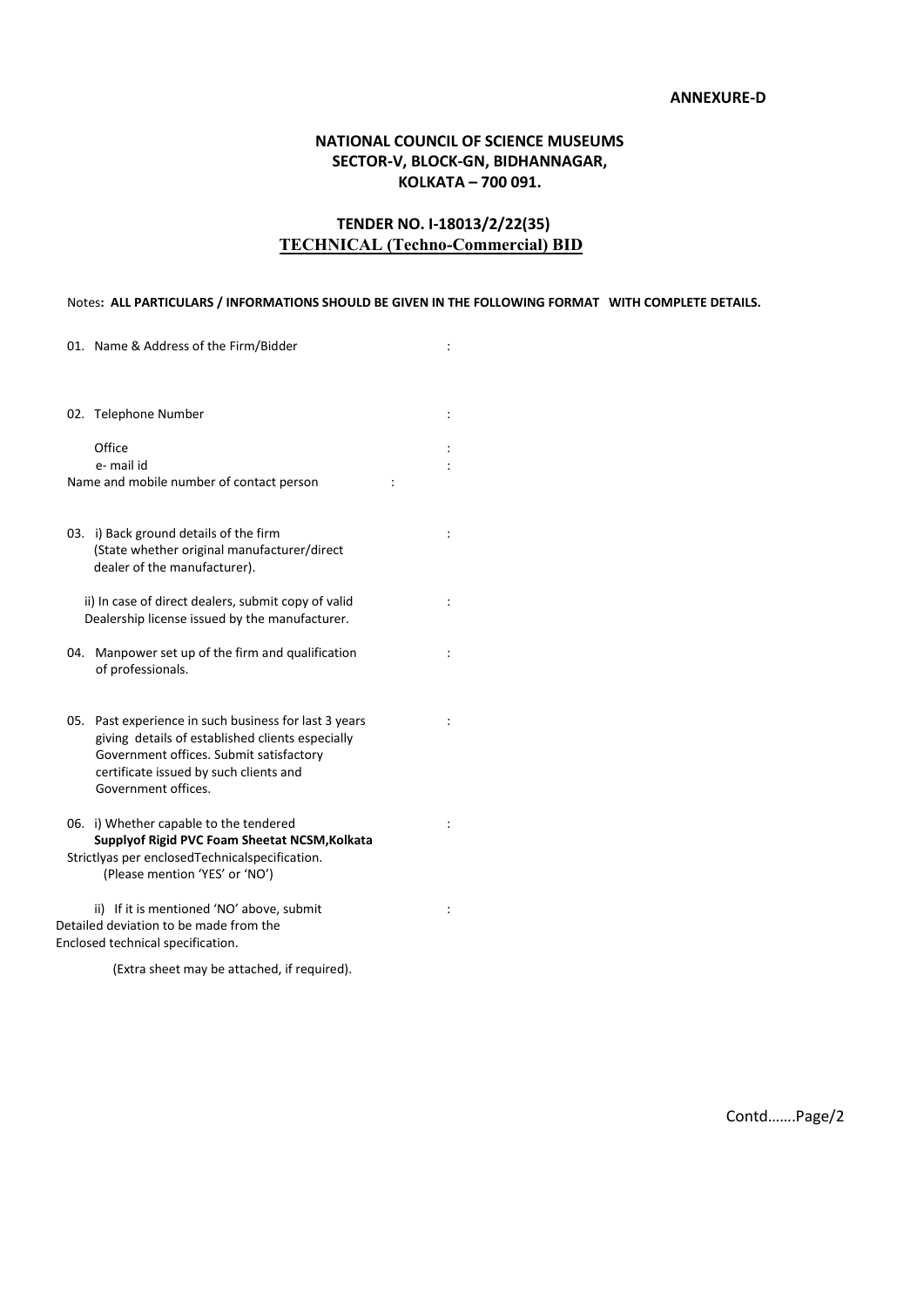| 07. State the Name & Address of the |  |
|-------------------------------------|--|
| Manufacturer whose product          |  |
| has been offered /                  |  |
| quoted by the tenderer.             |  |

.

08. Submit the documentary evidence in the state of the state of the state of the state of the state of the state of the state of the state of the state of the state of the state of the state of the state of the state of t Regarding execution of latest contract of Similar nature and magnitude of minimum Single order value of Rs. 3.00 Lakh.

09. Proof of financial status of the company/ : Audited Balance Sheet for last 3 years Andannual turnover as well. (Submit documentary evidence).

10. Whether agreed to accept 30 days credit Payment : Terms.(Please mention 'YES' or 'NO'.).

11. Minimum time requiredfor **Supply of Rigid PVC Sheet & Rigid PVC Foam Sheet at NCSM,Kolkata**

12. Mention GST Registration Number : AndPAN No. (Attach current valid GST/ PAN Certificate).

13. Whether agreed to supply tendered : Itemwithin 30 days and failing which ready to absorb heavy penalty, If any order is placed on the bidder after Observing tender procedure. (Please mention 'YES' or 'NO').

I/We hereby declare that the above statements are true. I/We also declare that the decision of National Council of Science Museums Regarding selection of eligible firms for opening of Financial Bid (Part-II) shall be final and bindingon me/us.

**Dated Official Seal Signature of the Tenderer/Constituted Attorney**